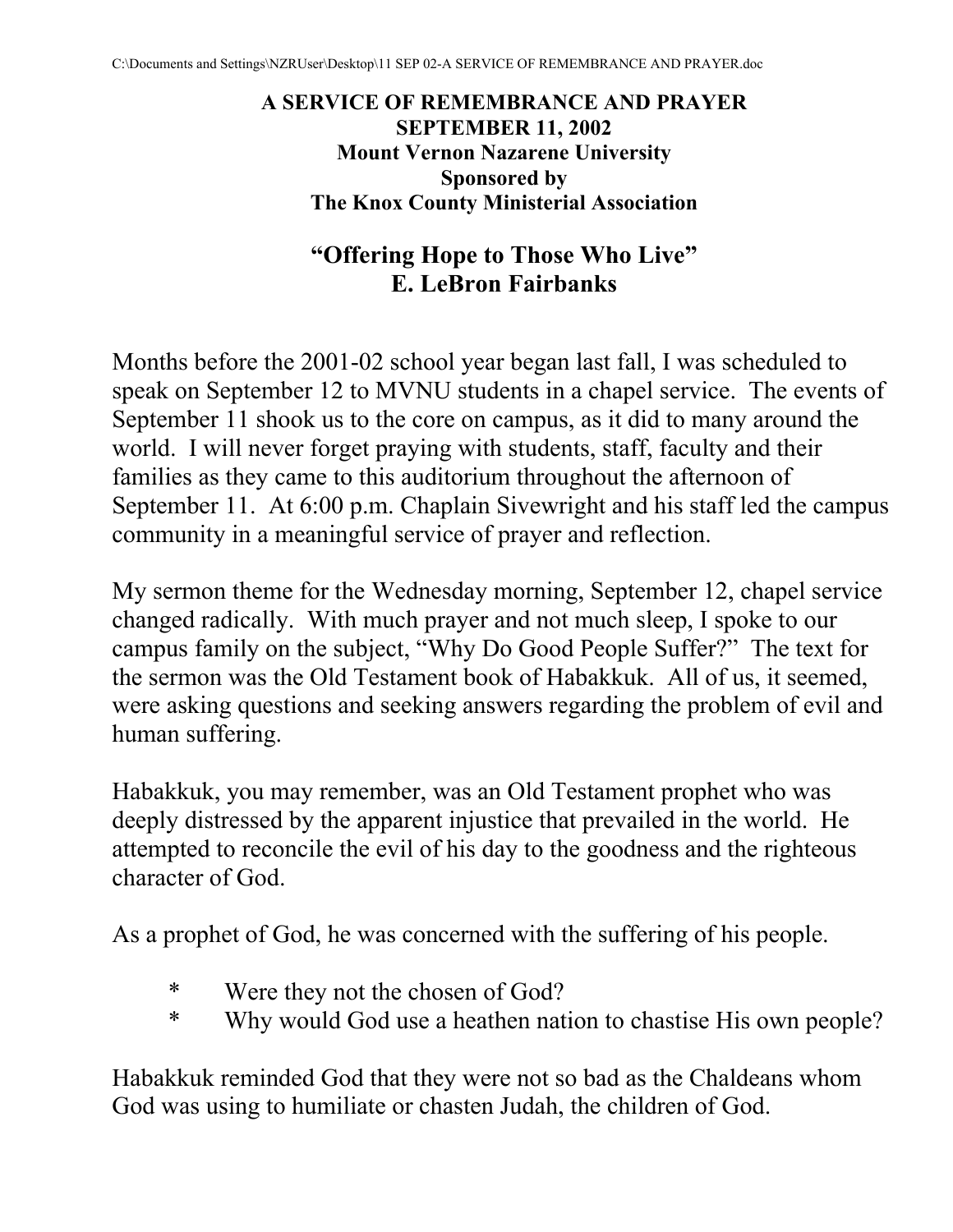In the midst of Habakkuk's complaining to God, (in chapter 1), he breaks forth in the midst of his search for answers with this startling affirmation (in chapter 2): "The just shall live by his faith."

When God told Habakkuk that Babylon would conquer Israel, the prophet felt that this was not just. Without hesitation, he asks God why He would allow a heathen and cruel nation to oppress His people?

Habakkuk concludes his power packed three chapter book not only with the great affirmation that "the just shall live by his faith," but with these words near the close of chapter 3:

Habakkuk 3:17-19

"Though the fig tree does not bud And there are no grapes on the vines, Though the olive crops fail And the fields produce no food Though there are no sheep in the pen And no cattle in the stalls, Yet, I will rejoice in the Lord, I will be joyful in God my Savior."

### **Fairbanks' translation of these verses:**

 When God appears silent, When there is no apparent evidence that God heard or even understood the situation, When all that I've worked for seems lost,

In these moments –

\* We choose to believe radically in a God who is faithful and true.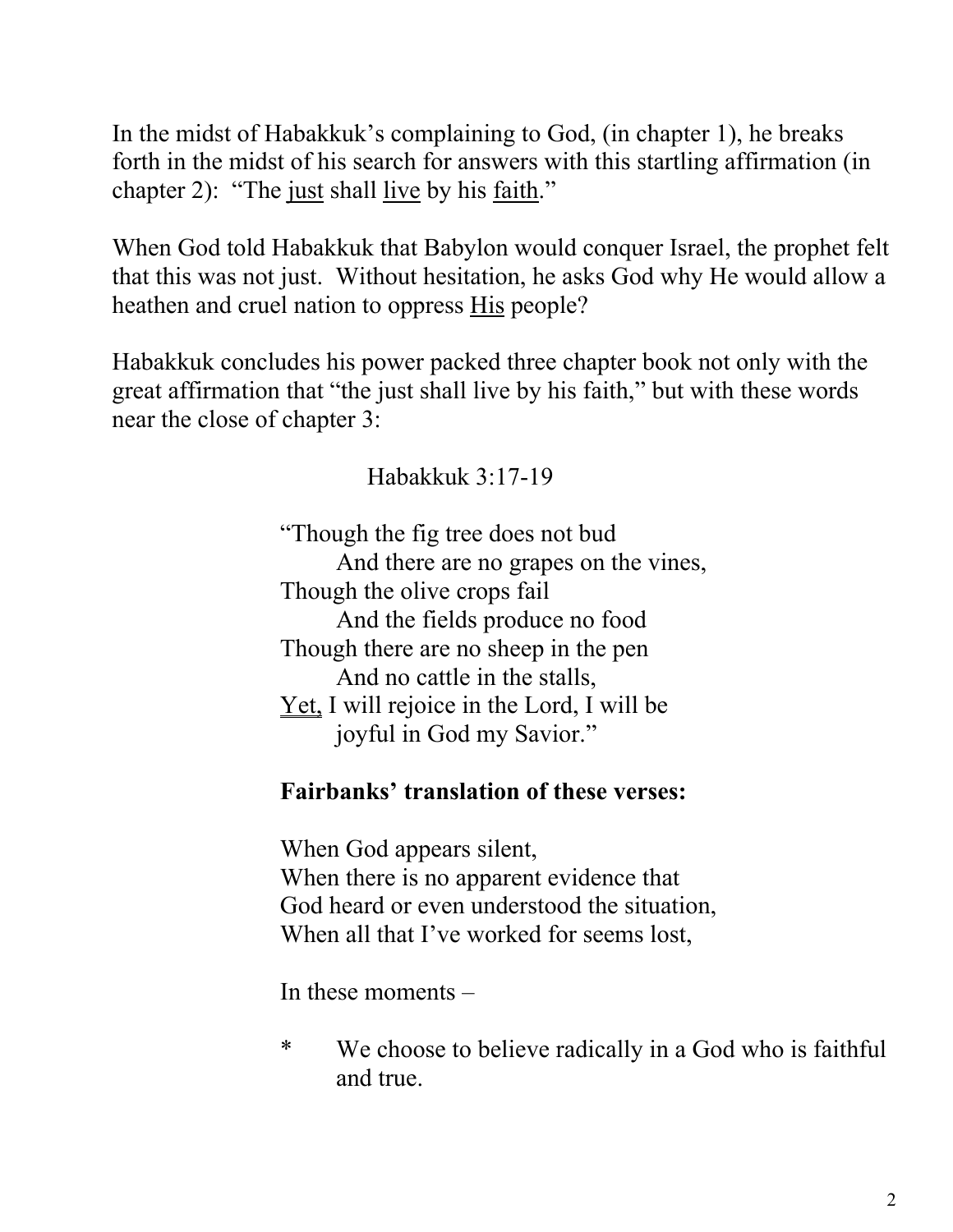- \* We stake our lives on His promise to never leave us nor forsake us.
- \* We pray "We don't know what to do, but we are looking to you."

Our faith, in these moments, is not based on feelings, but on the conviction that God is sovereign, and will bring good out of every situation in which we find ourselves.

God dealt with Habakkuk patiently until he could see that Babylon was being used by God to discipline Israel and that Babylon itself would also face the judgment of God.

The providence of God does not mean that disappointment and trouble will not come. It does mean that NOTHING, NOT EVEN THE GREATEST TRAGEDY, THE BITTEREST PERSECUTION, THE WORST MISFORTUNE, OR DEATH OF THE BODY CAN DO ANY PERMANENT HARM OR SEPARATE US FROM THE LOVE OF GOD !

This confidence in the faithfulness of God is available only through God's enabling grace:

> "Grace alone which God supplies, Strength unknown He does provide, Christ in us our cornerstone, We will go forth in grace alone".

The words to this chorus reminds me of a profound experience this summer.

Anne and I celebrated our  $40<sup>th</sup>$  wedding anniversary weekend this summer in New York City. Each day we were in the Big Apple, we walked around "Ground Zero." We were overwhelmed by the huge number of pictures, cards, tributes, letters and prayers attached to anything and everything around the perimeter of Ground Zero. We paused and read many of the tributes, letters, cards and prayers.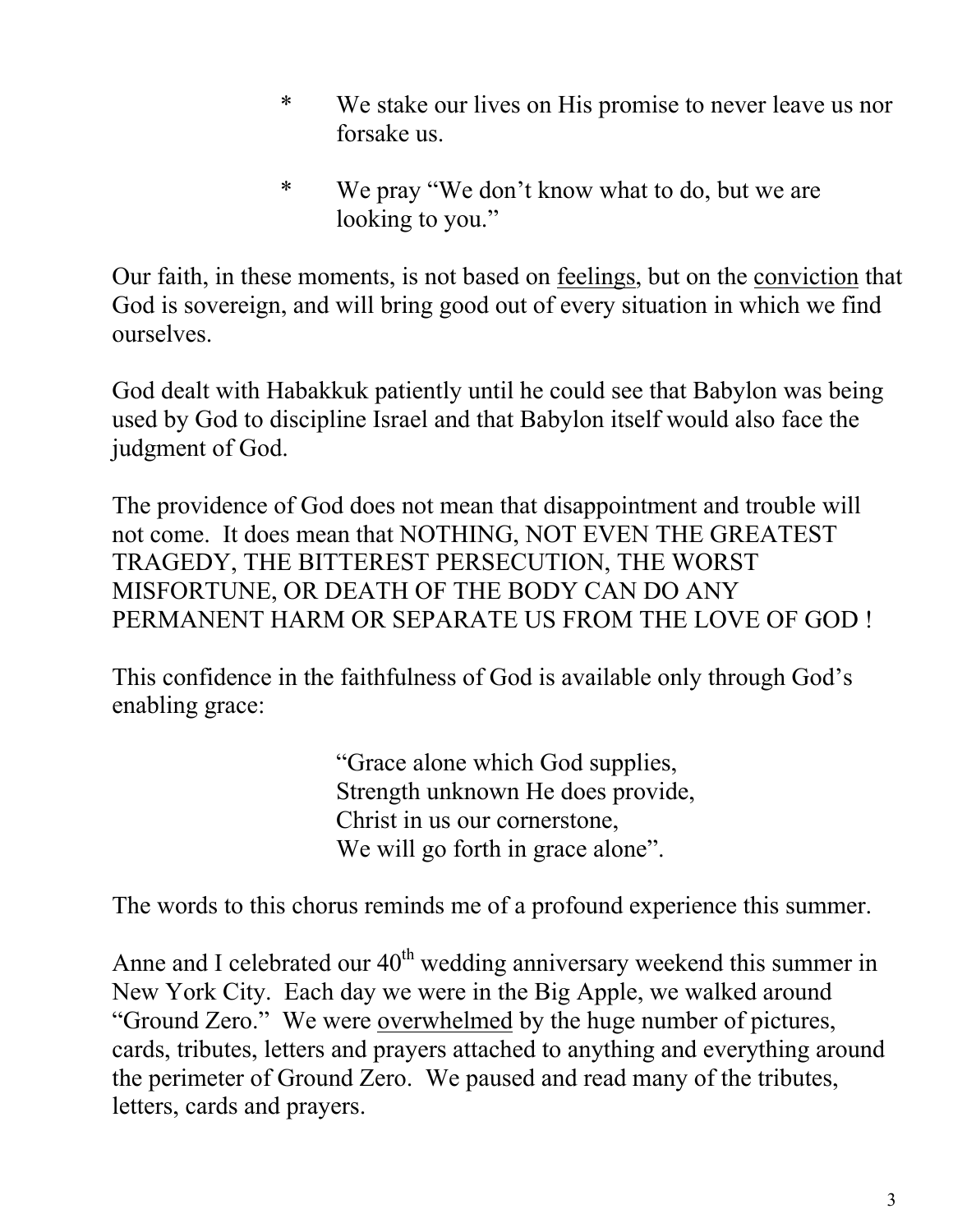In the midst of such grief and tragedy, I found myself singing over and over again the chorus of the old hymn:

> On Christ, the solid Rock, I stand; All other ground is sinking sand. All other ground is sinking sand.

Verse two of the song, written in 1834, seems especially appropriate on this occasion in 2002:

> When darkness seems to hide His face, I rest on His unchanging grace. In every high and stormy gale, My anchor holds within the veil.

As Christians, our hope is in Christ! By grace alone, we convictionally affirm this hope in the midst of the suffering from economic privation, vast social disparity, political dictatorship or the hideous work of terrorists.

Our hope as Christians is in the God of Abraham, Isaac, and Jacob, the God who was in Christ reconciling the world unto Himself. The center of the Christian gospel is the reconciliation of all creation to God through Jesus Christ.

The old gospel song has it right, "This world is not may home, I'm just apassing through." We are to live in the world but not of the world.

As Christians, our hope is not for this life only, it is for life eternal with the Triune God. The question we face as followers of Jesus Christ is: Are we living faithfully as members of the "community of the King," with Kingdom "eyes," ruthless thrust and a radical hope?

Anne, Stephen and I lived in Manila, the Philippines, prior to moving in 1989 to Mount Vernon. At the time, the average per capital income was \$700 a year. The minimum wage at the time was under \$3.00 per day. Yet we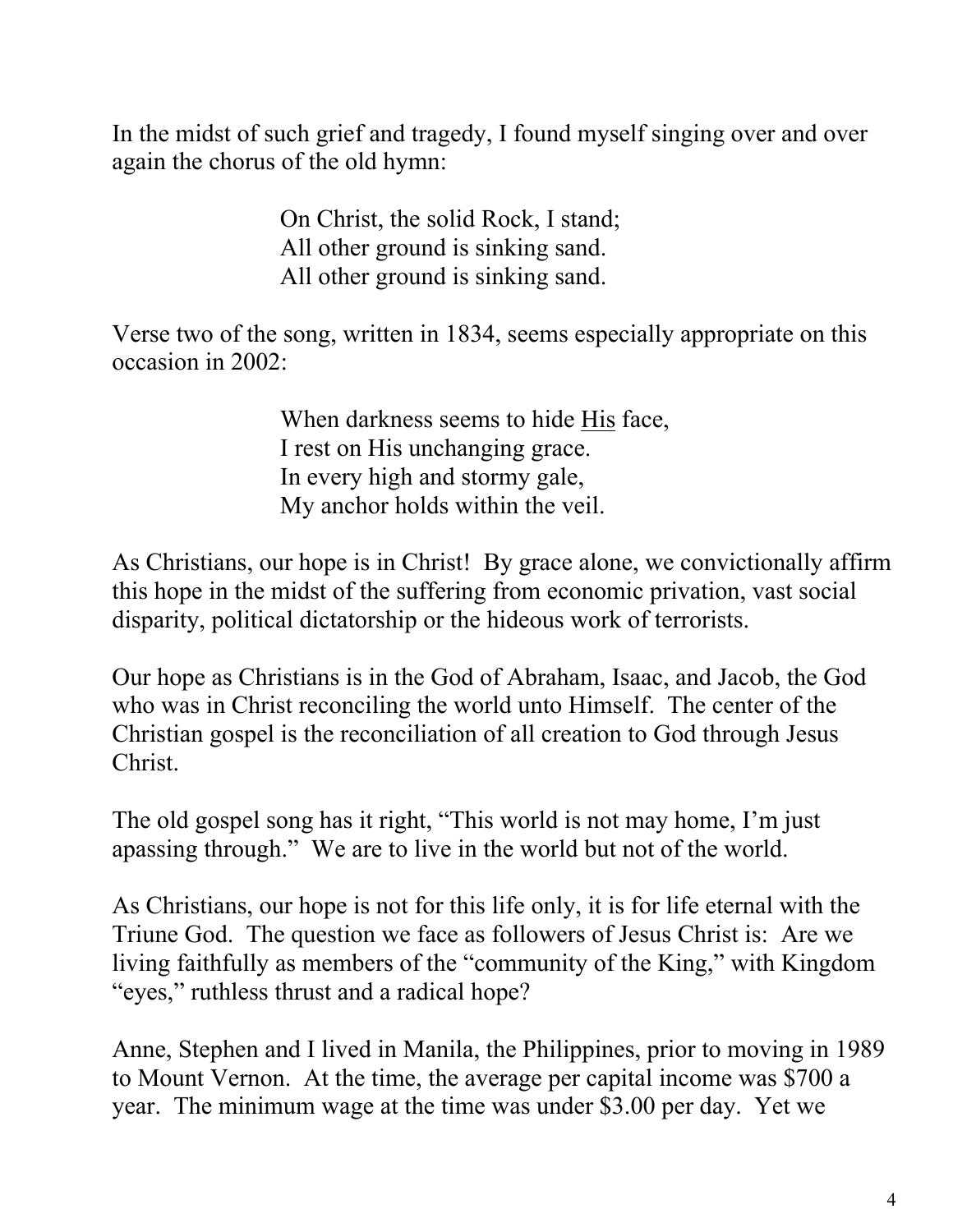worshipped with beautiful Filipino Christians whose joy was contagious. Their church facilities were simple. Their homes were modest. Some of our closest friends lived in what we in America would call "shanties." Many traveled to the market each day for food because of no refrigeration in their homes.

Yet, these Christians were joyful, because their hope was not in their government, their job, their income. Their hope was in Jesus Christ for their salvation and for their comfort. They truly believed that, "This world is not my home, I'm just apassing through."

Hope in Christ does not mean we will avoid or be able to ignore suffering. We know that hope born of faith is nurtured and purified through pain, suffering and difficulty. The basis of our hope, however, has to do with the One who is stronger than the suffering we encounter.

The people of Israel repeatedly reflected on their history and discerned God's guiding hand in the many painful events. Memory reminds us of the faithfulness of God in the hard times, and joyful moments. Without memory, there is no expectation.

With expectation, we experience the minutes, hours and days of our life differently. When hope takes up residence, Christian hope is not dependent on peace in the land or justice in the world.

A chorus we sing often in chapel services includes these words.

My life is in You, Lord My strength is in You, Lord My hope is in You, Lord In You, it's in You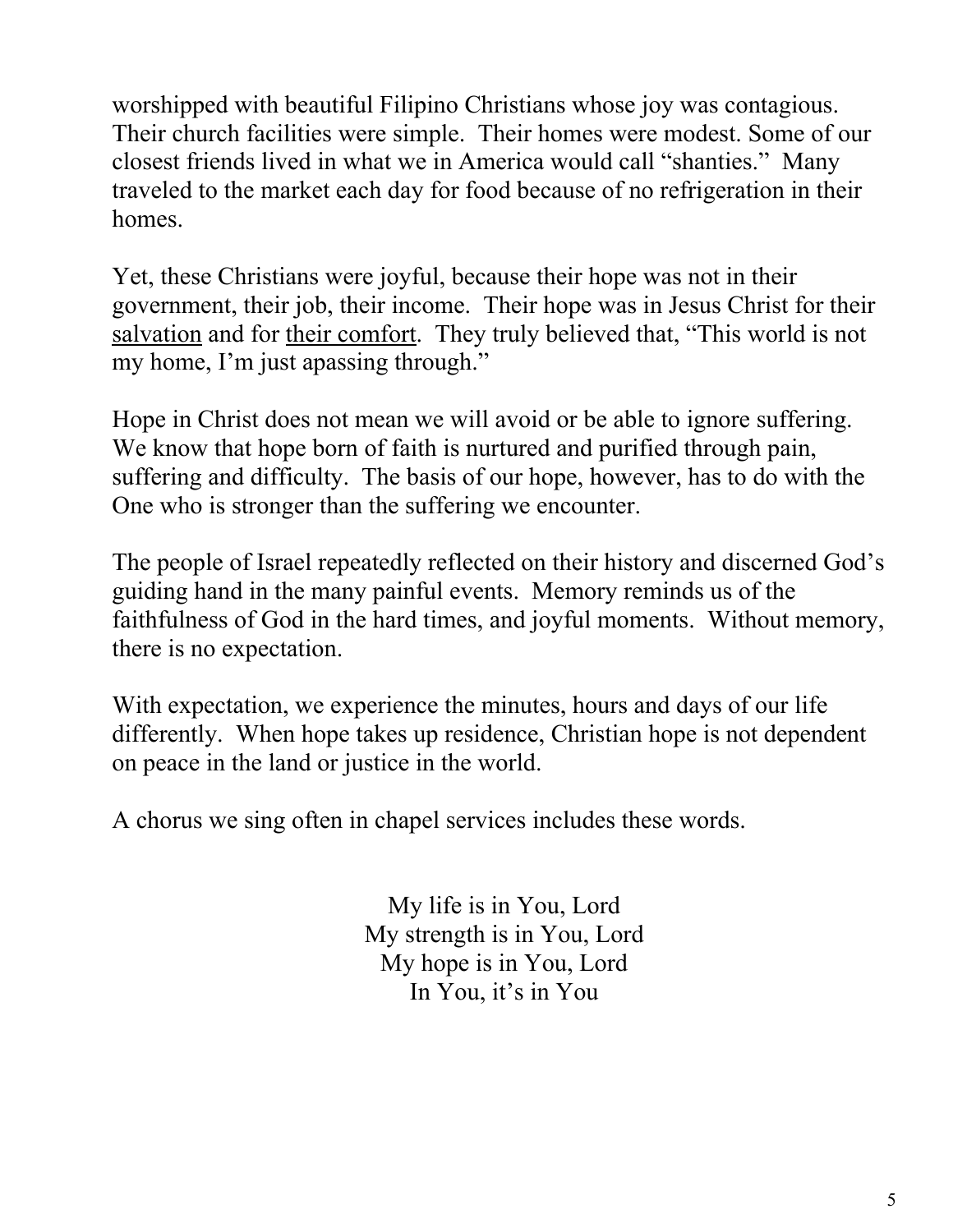I will praise You with all of my life I will praise You with all of my strength With all of my life With all of my strength All of my hope is in You

> My life is in You, Lord My strength is in You, Lord My hope is in You, Lord In You, it's in You

Hope is willing to leave questions unanswered and unknown futures unknown. Hope makes you see God's guiding hand not only in the gentle and pleasant moments but also in the shadows of disappointment and darkness.

Why? Because we believe!! In the memorial chapel service on campus this morning, we sang this chorus.

### BECAUSE WE BELIEVE

We believe in God the Father, We believe in Christ, the Son; We believe in the Holy Spirit, We are the church and we stand as one.

We believe in the Holy Bible, We believe in the virgin birth. We believe in the resurrection. That Christ one day will return to earth.

We believe in the blood of Jesus, We believe in eternal life; We believe in His blood that frees us To become the Bride of Christ.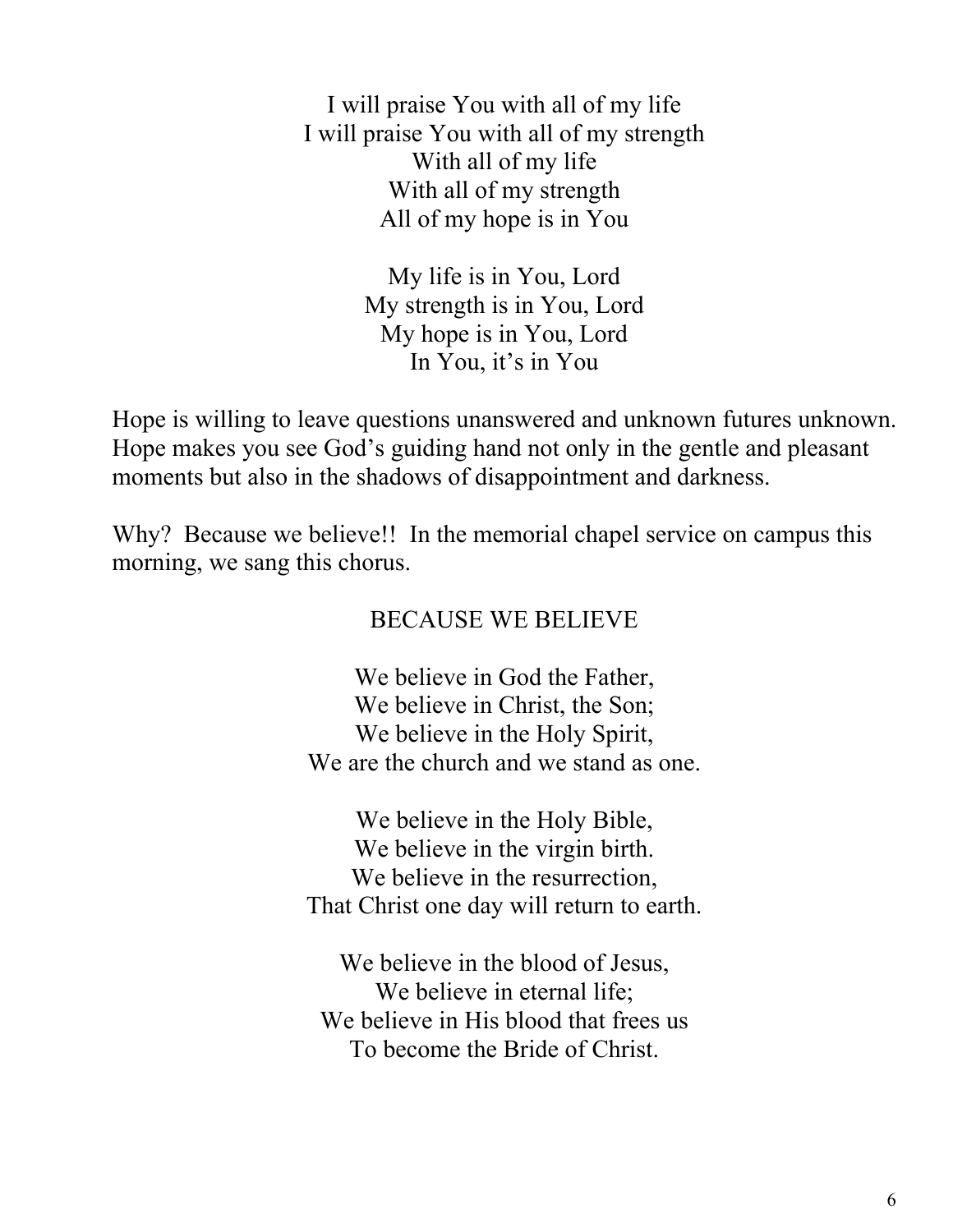#### **(Chorus)**

#### **Holy, holy, holy is our God; Worthy, worthy, worthy is our King! All glory and honor are His to receive; To Jesus we sing because we believe.**

And because "we believe," we offer our lives to Christ as a living sacrifice. I close with these words we often sing.

#### I OFFER MY LIFE

All that I have, all that I am, I lay them down before You, O, Lord. All my regrets, all my acclaim; The joy and the pain, I'm making them Yours.

> **(Chorus) Lord, I offer my life to You-- Everything I've been through, Use it for Your glory**,

Lord, I offer my days to You, Lifting my praise to You As a pleasing sacrifice. Lord, I offer You my life.

Things in the past, things yet unseen, Wishes and dreams that are yet to come true. All of my hopes, all of my plans, My heart and my hands are lifted to You.

What can we give that You have not given? And what do we have that is not already Yours? All we posses are these lives we're living And that's what we give to You, Lord.